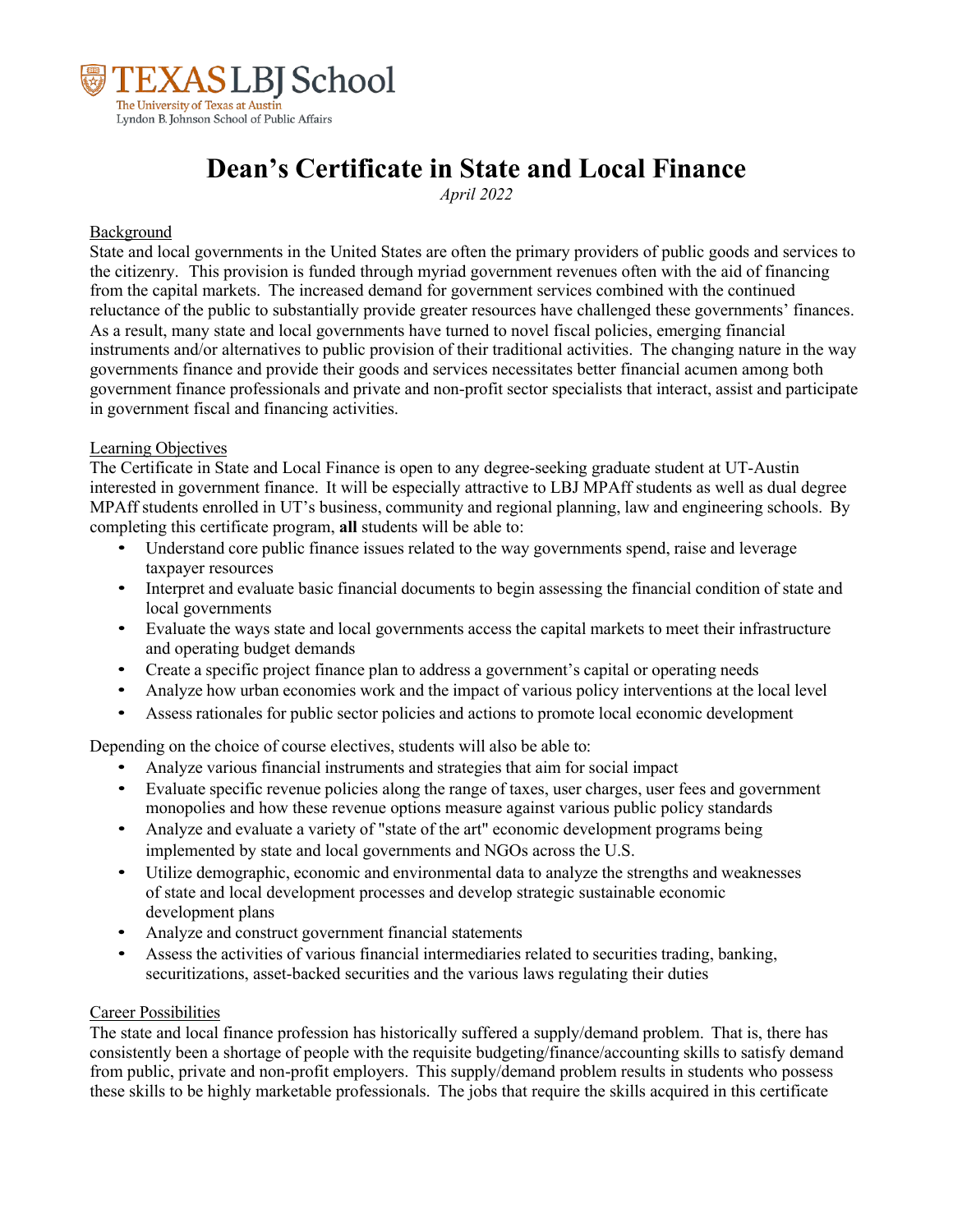

program span all three sectors (public, private and non-profit) and all three government levels (federal, state and local). Some typical careers by sector are as following:

| Public                     | Non-Profit                | Private                                  |
|----------------------------|---------------------------|------------------------------------------|
| • Budget/financial analyst | • Financial analyst       | • Credit rating agency analyst           |
| • Urban planner            | • Comptroller             | • Fixed income portfolio analyst         |
| • Capital finance director | • Treasurer               | • Investment banking analyst/associate   |
| • Budget director          | • Chief Financial Officer | • Municipal advisor                      |
| • Comptroller              |                           | · Economic development analyst/associate |
| • Treasurer                |                           | • Municipal bond lawyer                  |
| • Chief Financial Officer  |                           |                                          |
| • City Manager             |                           |                                          |
| • City Auditor             |                           |                                          |

## Course Requirements

The Certificate in State and Local Finance requires successful completion of five three-credit courses. One of these courses, the foundational course, is required of all MPAff, dual degree MPAff and CRP masters students as part of their degree's core curriculum. The objective of this course is to set a baseline knowledge of the broad field of state and local finance. Another course, PA 388L Financing the State and Local Government Sector, is required of all certificate-seeking students. This course offers a comprehensive exploration of the various strategies governments employ to finance their activities. A third course must be selected within a category of economic development courses. The principle in requiring this type of course is the central role economic development plays in the finance activities of state and local governments. The final two courses are electives based on student interest selected among a menu of finance-related courses. While students have flexibility in their choice of electives, the course topics fall into four general categories most relevant for state and local finance: 1) government accounting, 2) public finance and budgeting, 3) capital markets and fixed income securities, and 4) economic development. Students may petition the certificate coordination committee to enroll in a finance-related course not included on the electives list including a policy research project, professional report or conference course. The list below details the course requirements.

- 1. Foundational course (one required for all students):
	- a. PA 391 Public Financial Management (core course for all MPAff and dual-degree MPAff students)
	- b. CRP 380F-3 Public Economics and Finance (core course for all CRP students)
- 2. State and local financing course (required for all students):
	- a. PA 391F State and Local Finance
- 3. Economic development course (one required for all students):
	- a. PA 393 Urban Economics and Policy
	- b. PA 388K Applied Strategies and Policies for Economic Development
	- c. CRP 385C-2 Urban Economic Development Policy
	- d. CRP 385C-3 Sustainable Urban Economic Development Planning
	- e. ECON 380N Urban Economics
- 4. Elective courses (students choose two):
	- a. PA 381W Federal Budget and Government Finance
	- b. PA 391F Finance for Social Innovation
	- c. PA 388K Co-Creation, Advocacy and Finance
	- d. PA Government Revenue Administration and Policy<sup>1</sup>
	- e. PA 398R Professional Report (need to petition certificate coordinator)

 $<sup>1</sup>$  Proposed course currently under development by Martin Luby and offered as a conference course</sup>